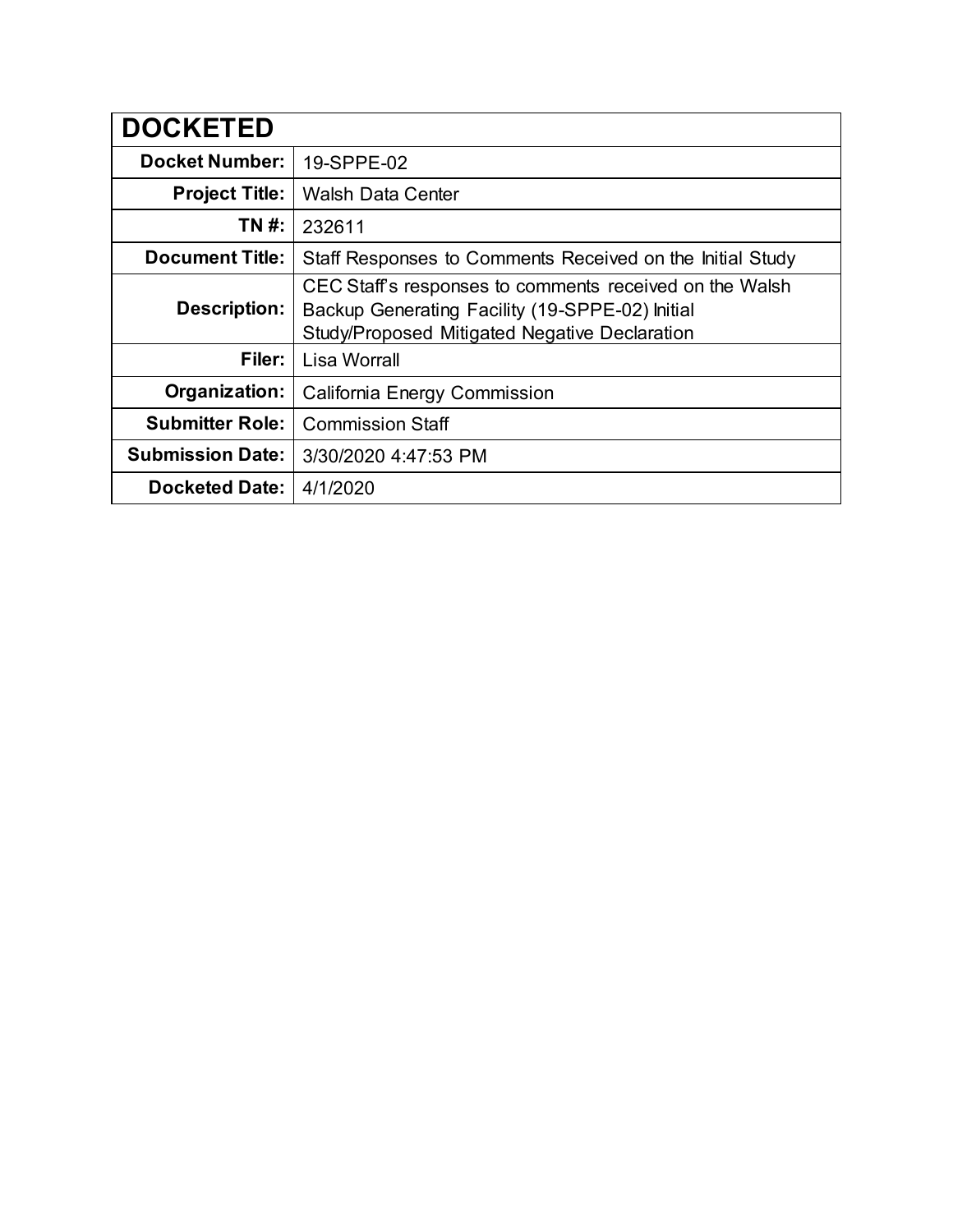# **M e m o r a n d u m**

**To:** Commissioner Karen Douglas, Presiding Member **Date:** March 30, 2020 Commissioner Patty Monahan, Associate Member

**From: California Energy Commission** Leonidas Payne **1516 Ninth Street** Project Manager **Sacramento, CA 95814-5512 (916) 651-0966**

### **Subject: RESPONSES TO CEQA COMMENTS RECEIVED ON THE WALSH BACKUP GENERATING FACILITY (19-SPPE-02) INITIAL STUDY**

In its Committee Scheduling Order dated January 22, 2020, the Committee set the deadline for California Energy Commission staff (CEC staff) response to comments on its environmental review document as "7 days after close of public comment period." The CEQA comment period for the Walsh Initial Study/Proposed Mitigated Negative Declaration (IS/PMND) closed on March 23, 2020, which means that responses are due today, March 30, 2020.

Staff received two comment letters on the IS/PMND, one from the County of Santa Clara Roads and Airports Department (County), and another from the Bay Area Air Quality Management District (BAAQMD). Comments are presented below in italics, followed by staff's response.

**County Comment (TN 232473):** To ensure that significant disruption to roadway circulation during construction will not occur, the permitting agency should require applicant to submit all required permits to the County of Santa Clara for the movement of oversized or excessive load vehicles on County Expressways and to submit Transportation Management Plan for review prior to issuance of building permit.

**Staff Response to County:** Although County of Santa Clara transportation permits and requirements were not identified in **Section 5.17 Transportation** of the IS/MND, the City of Santa Clara, as the permitting agency, would ensure that the applicant obtains all required local and state permits for the movement of oversized or excessive load vehicles associated with the project. Adherence to these permits will ensure significant disruption to roadway circulation would not occur.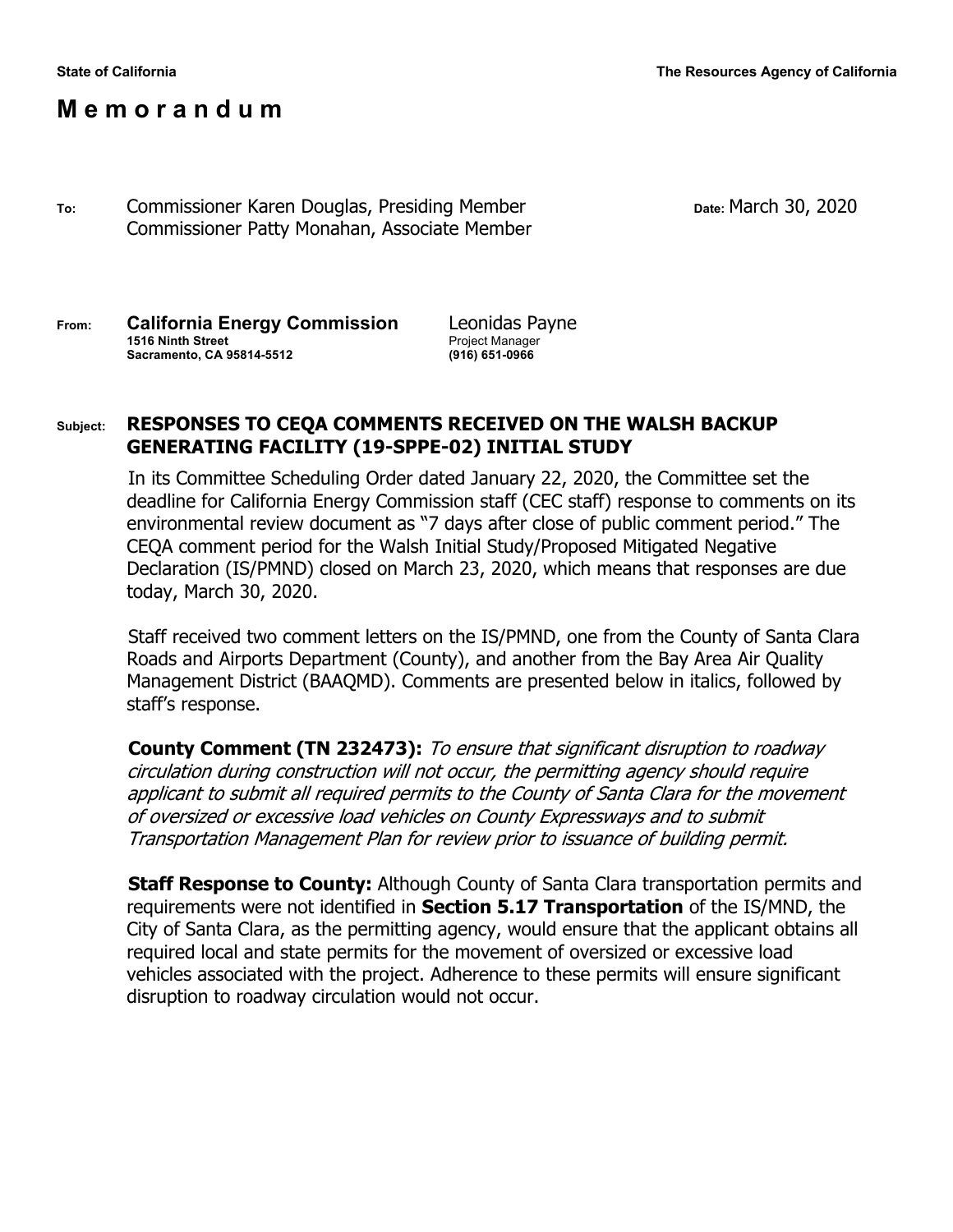# **BAAQMD Comments (TN 232507):**

[Staff Introductory Note: It is important to put the comments provided by the BAAQMD into context. They note in the comment letter that:

"This project meets the Air District's current permit rules and regulations, yet we encourage CEC to promote the use of cleaner technologies as feasible and practical."

CEC staff and BAAQMD agree the proposed project would be able to comply with the BAAQMD's current rules and regulations, if the project were to move forward. Staff did not identify any significant impacts that would require mitigation or override by the permitting agency.

While staff supports the deployment of cleaner technologies, any discussion or implementation of additional project features that go beyond what is required to address significant project impacts is best left to the jurisdiction that will actually be approving the project. In this case, if the exemption is granted, project approval and implementation of the final set of project design features and mitigation, rests with the City of Santa Clara and the BAAQMD. Therefore, the City of Santa Clara would be in the best position to promote the use of advanced project features or cleaner technologies as suggested by the BAAQMD.

In reviewing a project for an exemption from the CEC's jurisdiction, staff follows CEQA to identify significant effects, if any, and to develop appropriate mitigation that meets nexus and proportionality requirements set forth in CEQA (See Cal. Code Regs., tit. 14, § 15126.4(a)(4)).

In this case, no significant impacts related to air quality were found and under CEQA, additional mitigation measures are not required for effects which are not found to be significant (Cal. Code Regs., tit. 14, § 15126.4(a)(3)). The following is a detailed response to the specific points raised by the BAAQMD.]

### **Greenhouse Gas Emissions**

**BAAQMD-1 (p.1-2): Consistency with Long-Term State Climate Goals.** The MND has not evaluated, disclosed, or discussed the Project's consistency with State policies requiring long-term reductions in emissions of GHGs …. to achieve GHG reductions equivalent to 80 percent below 1990 levels by 2050.

Air District staff recommends that CEC revise the GHG analysis, include GHG emissions from the maximum electrical usage associated with the data center, and coordinate with the Air District on best practices for quantifying GHG emissions. Air District staff recommends that CEC augment its GHG discussion to include evaluation, disclosure, and discussion of whether the project will be consistent with these State policies.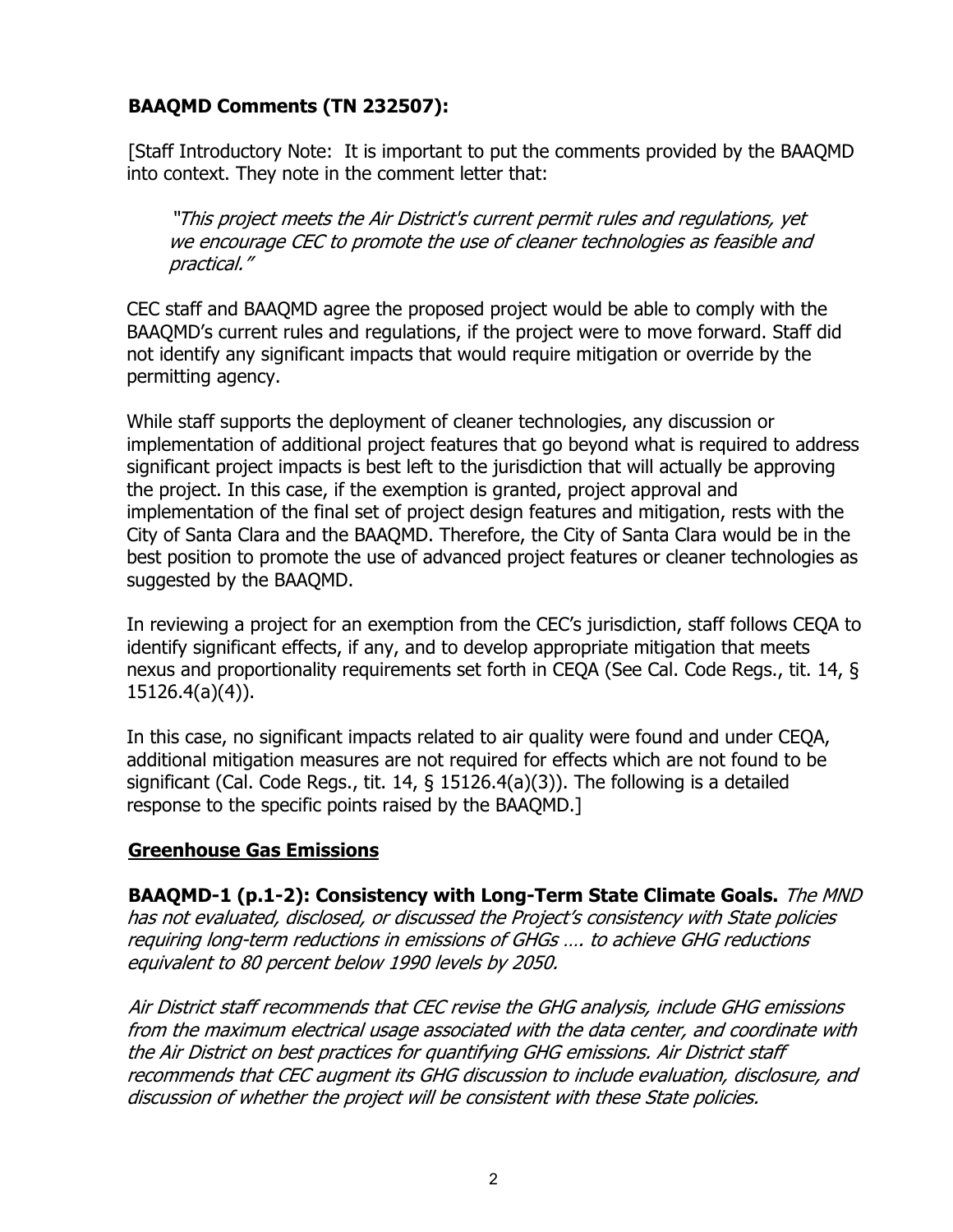To address the Project's impacts on GHG emissions beyond 2020, Air District staff recommends that CEC augment its greenhouse gas discussion to include an analysis of whether the project will be consistent with these [long-term] State policies and plans.

## **Staff Response to BAAQMD-1:**

GHG impacts from all project emission sources would be considered less than significant if the project is consistent with the City of Santa Clara's Climate Action Plan (CAP) and applicable regulatory programs and policies adopted by the California Air Resources Board (ARB) or other California agencies.

The City of Santa Clara's CAP was adopted in 2013. The CAP includes several focus areas that the City began implementing as early as 2013 with the intention of implementing Local Government Operations to reduce the City's GHG emissions in proportion to the reductions needed to meet statewide 2020 GHG reduction goals. While several strategies deal indirectly with data centers, for example by decarbonizing the electricity used at them, three of the 19 measures deal more directly, including Measure 2.3, which calls for use of efficient data storage equipment in the data center bays, Measure 2.4, which calls for installing solar panels on buildings when possible, and Measure 5.2, which calls for use of alternative fuels for vehicles used for new construction.

Measure 1.1 calls for divesting of the City's use of coal at the M-S-R San Juan coal power plant. This measure was completed by the end of 2017 and provides the majority of the GHG reductions that would occur under the CAP. Additional GHG reductions could also occur if the facility's construction includes use of alternative fuels as called for in Measure 5.2, although the amount of reductions would be much more modest because the entire construction-related GHG emissions total only 970 MTCO2e over 21 months, or about 555 MTCO2e per year for less than two years.

Because of the City of Santa Clara's CAP, and Silicon Valley Power's (SVP) progress towards meeting the 2030 GHG reduction goals and renewable energy goals of the CAP, the proposed project would not conflict with the region's efforts to reduce GHG emissions.

Policies outlined in the Assembly Bill (AB) 32 Scoping Plan capture much of the State's framework for reducing GHG emissions. The AB 32 programs will likely be extended beyond 2020 to address the State's 2030 GHG reduction goal set in Senate Bill (SB) 32. SB 350, which was adopted after preparation of the AB 32 Scoping Plan, will also support California's long-term climate change objectives. Senate Bill 350 extends the State's Renewables Portfolio Standard (RPS) from 33 percent in 2020 to 50 percent in 2030 and requires a doubling of statewide energy efficiency. In 2017, SVP's power mix included approximately 38 percent renewable power, which surpassed the 2020 RPS goals while California's electrical grid included approximately 29 percent renewable power.

Since the RPS goal has been increased to 50 percent of the electricity supply by 2030, the carbon intensity of California's electricity supply and the GHG emissions generated to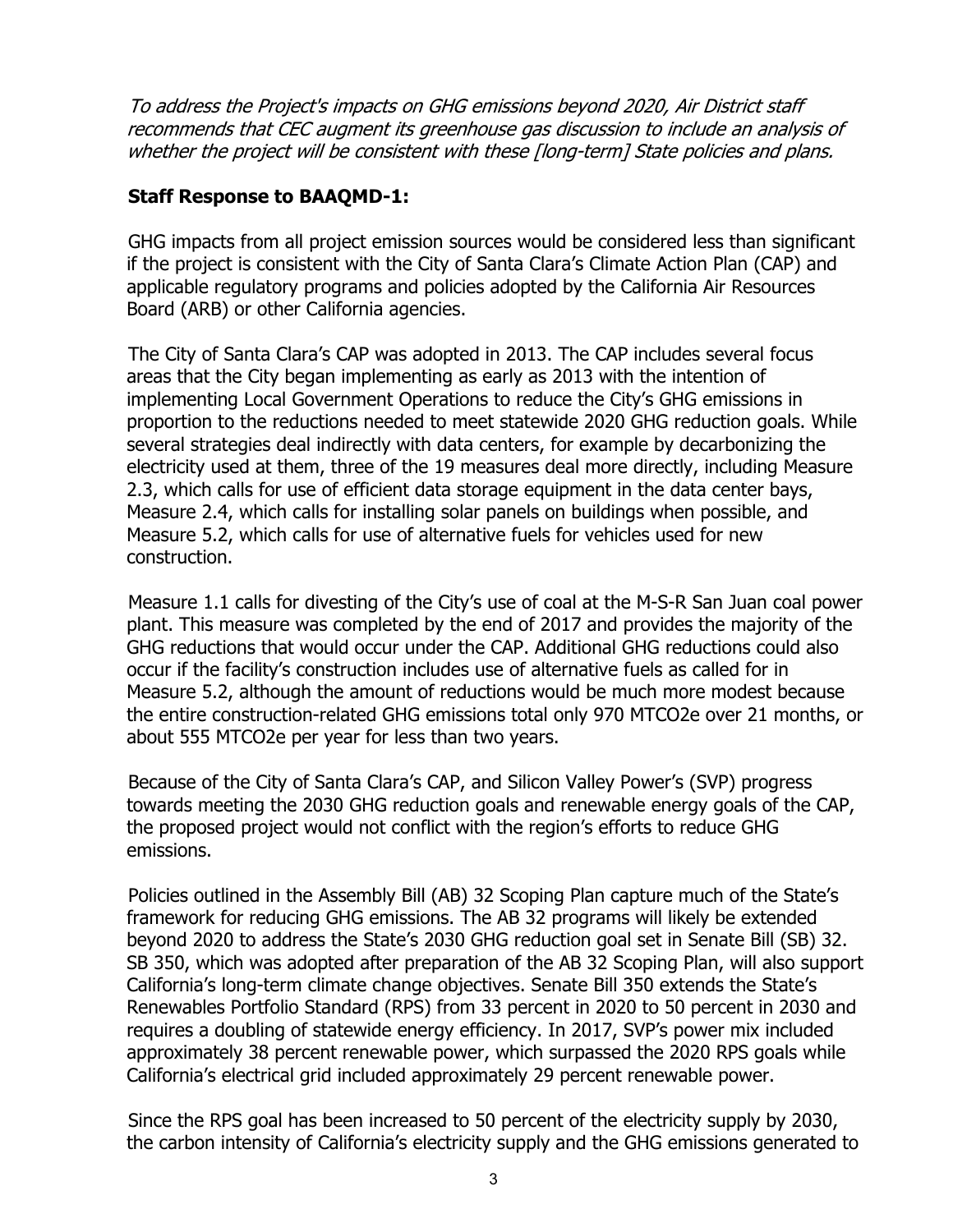serve the project's electricity demand will continue to drop. These trends will be consistent with California's climate goals for 2030 expressed in SB 350. This point is particularly relevant to the project since the majority of the estimated GHG emissions during operation would come from electricity consumption by the data center building.

The City of Santa Clara's CAP provides a comprehensive emissions reduction strategy that will allow the City to achieve its fair share of statewide emissions reductions through 2020, consistent with AB 32. Consistency with the CAP framework is a relevant consideration in the analysis of the significance of the project's GHG impacts because many of the policies are expected to be carried forward by the City to address post-2020 emissions in its next CAP update.

Executive Orders B-55-18<sup>1</sup> and S-3-05<sup>2</sup> express the State's intent to achieve carbon neutrality by 2045 and GHG emissions reductions equivalent to 80 percent below 1990 levels by 2050. The facility could be required to implement any specific regulations established by these Executive Orders, if promulgated in state or local regulations adopted to implement these policies. However, to date, specific requirements remain unidentified.

## **BAAQMD-2 (pp.2-3): Recommendations for Achieving Additional Emission**

**Reductions.** Air District encourages CEC to incorporate additional emission reduction measures into its approval of the project. These recommended measures will help ensure that the project's emissions impacts are reduced to the maximum extent possible, regardless of whether they are legally required to mitigate a significant impact. These mitigation measures are summarized as follows:

BAAQMD-2a. Air District staff recommend that the Project join SVP's Santa Clara Green Power program and thus commit to purchase 100 percent renewable energy, or otherwise negotiate an electricity contract with SVP for 100 percent renewable energy.

BAAQMD-2b. Air District staff recommend that the Project meet this standard since industry best practices indicate that a PUE of lower than 1.2 is achievable (e.g., Google Data Centers). Air District staff also recommend that the project applicant install solar photovoltaic (PV) panels paired with battery storage, which also aligns with CAP Measure 2.3 and could replace some of the diesel back-up generators.

BAAQMD-2c. Air District staff recommend that the project applicant use the cleanest available technologies such as solar power, batteries, fuel cells, or Tier 4 generators.

BAAQMD-2d. Air District staff strongly recommends that CEC work with SVP, the City of Santa Clara, the Air District, and the project proponents for this and similar proposed data center projects to explore alternative options to reducing GHG emissions.

<sup>1</sup> https://www.ca.gov/archive/gov39/wp-content/uploads/2018/09/9.10.18-Executive-Order.pdf 2 http://static1.squarespace.com/static/549885d4e4b0ba0bff5dc695/t/54d7f1e0e4b0f0798cee3010/1423438304 744/California+Executive+Order+S-3-05+(June+2005).pdf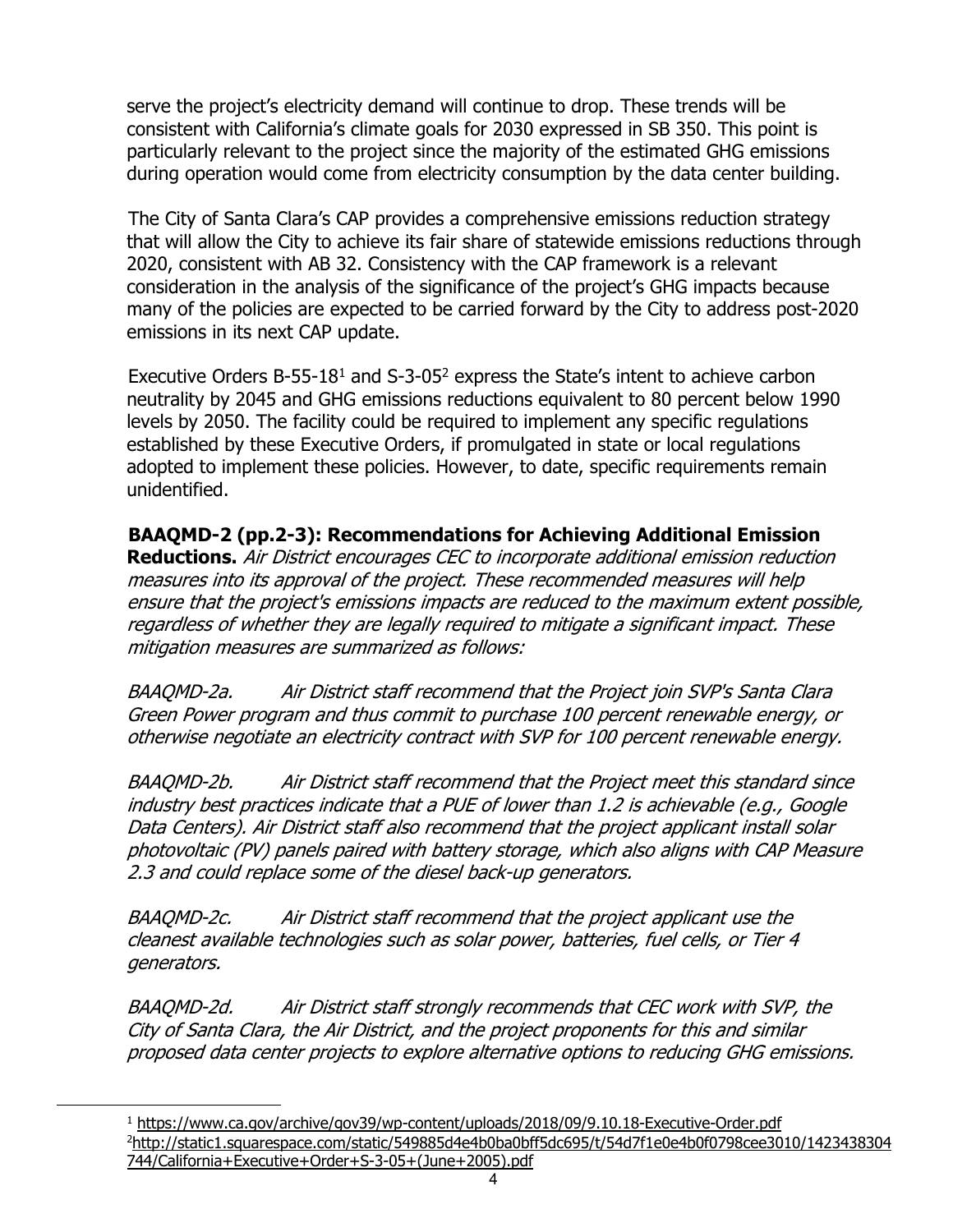# **Staff Responses to BAAQMD-2a through BAAQMD-2d:**

There are several measures the BAAQMD staff recommended that would reduce project's emissions, regardless of whether they are legally required to mitigate a significant adverse impact. In general, CEC staff's task in preparing an IS/PMND is to determine whether a project would cause a significant impact. If such an impact is identified, staff works with the applicant to incorporate mitigation measures. If such an impact is not identified, or if the applicant incorporates additional mitigation measures, the applicant can proceed to the local level for permitting and at that time, further design improvements could be incorporated to further reduce GHG emissions.

Each BAAQMD comment is addressed below:

**Staff Response to BAAQMD-2a:** In response to the comment that advocates for the project applicant to purchase Santa Clara Green Power from SVP, it is important to understand that the Walsh Data Center (WDC) would be a multi-tenant data center. Normally, the data center owner purchases power from SVP and then passes these costs along to each tenant using separate sub-meters for each tenant. As with other data centers that have already been permitted through the City of Santa Clara, project applicants such as McLaren confirmed (based on comment letters from the City of Santa Clara<sup>3</sup>) that for its own offices and building support spaces, the applicant would purchase Santa Clara Green Power, while also encouraging its tenants to participate in the Santa Clara Green Program.

The project owner of WDC has stated they would incorporate additional energy efficiency measures specified by the City of Santa Clara during the design review process to ensure compliance with applicable energy efficiency laws, ordinances, regulations, and standards. CEC staff agrees it would be beneficial for the applicant and the City of Santa Clara to come to a similar agreement as McLaren and not only to commit to purchase Santa Clara Green Power for its own building support space, but also to encourage WDC tenants to participate in the Santa Clara Green Program as well. McLaren also agreed to install solar panels.

**Staff Response to BAAQMD-2b:** Measure 2.3 of the CAP calls for completion of a feasibility study of energy efficient practices for new data center projects with an average rack power rating<sup>4</sup> of 15 kilowatts or more to achieve a PUE of 1.2 or lower. The project would have a rack power rating range of 4 kilowatts. This would be below the criteria in Measure 2.3, such that a formal feasibility study of energy efficient practices is not required. However, the project includes various design features as shown in **Table 5.8-5** (page 5.8- 15), to achieve LEED standards consistent with current Title 24 requirements of the California Building Code and local green building regulations to reduce energy, water, air, and GHG impacts of the development.

The project would use lighting control to reduce energy usage for new exterior lighting and air-side economization<sup>5</sup> for building cooling. If the downward trend in average PUE

<sup>&</sup>lt;sup>3</sup> https://www.santaclaraca.gov/home/showdocument?id=51500

<sup>4</sup> Average rack power rating is a measure of the power available for use on a rack used to store computer servers. The higher the value of kilowatts, the greater power density per rack and generally more energy use per square foot of building area in a data center.

 $<sup>5</sup>$  An air-side economizer brings outside air into a building and distributes it to the server bays.</sup>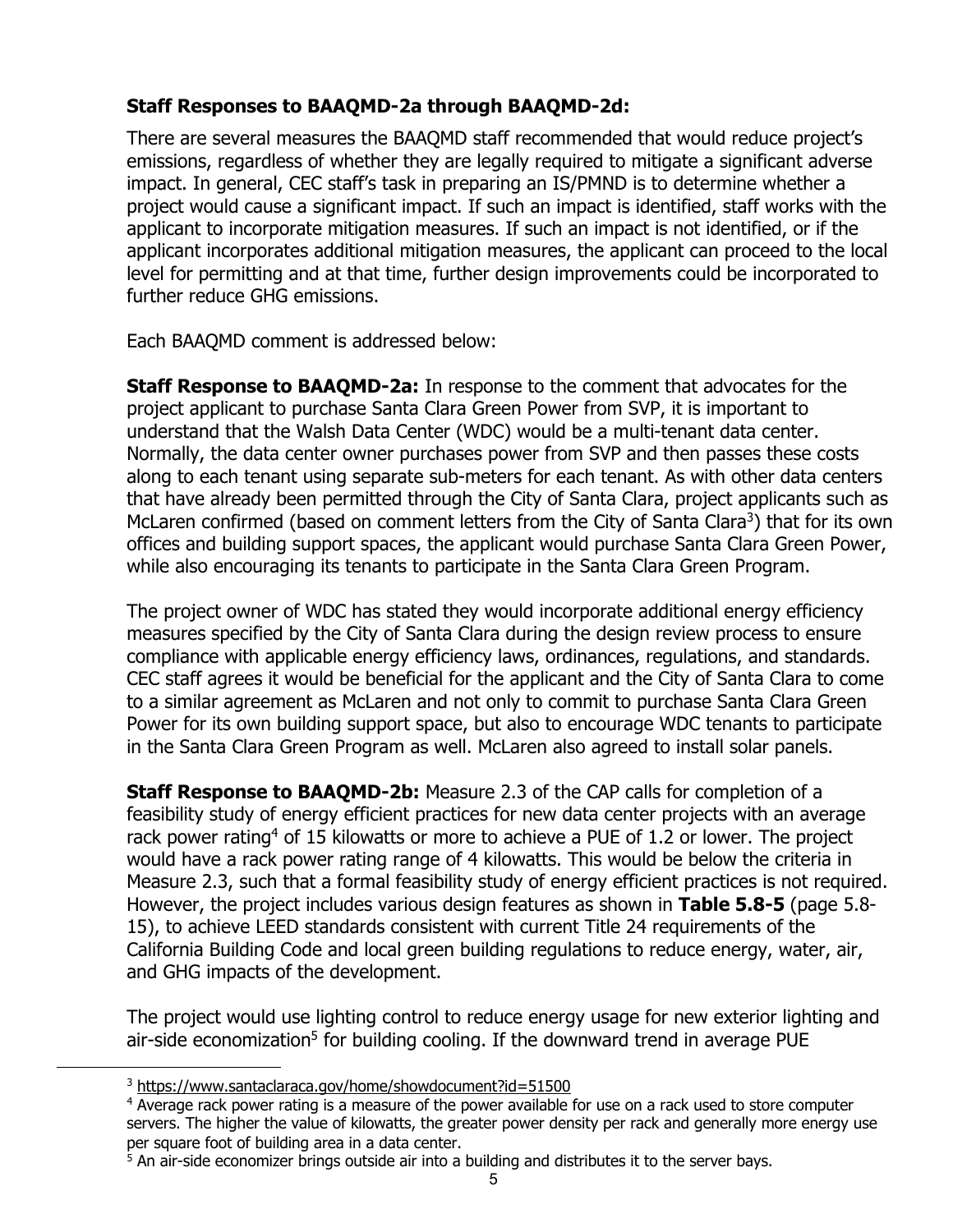continues, the project's PUE would decrease over time, which would further reduce GHG emissions.

The second recommendation by BAAQMD recommends the project incorporate solar photovoltaic (PV) panels paired with battery storage in order to align with CAP Measure 2.3. CEC staff agrees it would be beneficial for the applicant and the City of Santa Clara to come to a similar agreement as McLaren did with the City of Santa Clara and install solar PV. CEC staff agrees that solar power and battery technologies advocated by BAAQMD staff are expected to be a portion of the approach needed to meet the 2050 GHG goals; however, currently the technology for solar power, battery storage and fuel cell technologies on a scale of around 80 MW as required for this project are not expected to fit in the space available for this project. Also, for the fuel cell option, pipeline natural gas is not likely to have the same reliability as the liquid fuel diesel proposed for the Walsh Backup Generating Facility (WBGF). Staff is not recommending Tier IV diesel engines because we did not identify a significant impact that would need the additional mitigation that would be provided by Tier IV diesel engines.

**Staff Response to BAAQMD-2c:** CEC staff agrees that solar power and battery technologies advocated by BAAQMD staff are expected to be a portion of the approach needed to meet the 2050 GHG goals; however, currently the technology for solar power, battery storage and fuel cell technologies on a scale of around 80 MW as required for this project are not expected to fit in the space available for this project. Also, for the fuel cell option, pipeline natural gas is not likely to have the same reliability as the liquid fuel diesel proposed for the WBGF. Staff is not recommending Tier IV diesel engines because we did not identify a significant impact that would need the additional mitigation that would be provided by Tier IV diesel engines.

CEC staff agrees it would be beneficial for the applicant and the City of Santa Clara to come to an agreement to implement additional GHG reduction measures. However, the staff analysis did not determine that these additional measures were required to meet CAP requirements. Thus, as stated above, these additional measures are appropriately developed by these parties and do not need to include the Energy Commission.

# **Cumulative Health Risk Impact Assessment (HRA)**

### **BAAQMD-3 (p.2): Health Risk Assessment and Cumulative Toxic Air**

**Contaminants Impacts.** BAAQMD Staff recommends that CEC revise the Toxic Air Contaminant (TAC) analysis to include a cumulative HRA for all sources within 1,000 feet (or beyond 1,000 ft. if large complex sources such as the San Jose International Airport [SJC] are nearby) of the project boundary.

### **Staff Response to BAAQMD-3:**

Staff did not perform a cumulative HRA for the WDC or WBGF because the project is not expected to have significant impacts on Air Quality or Public Health. According to page 5- 3 and 5-4 of BAAQMD CEQA 2017 Guidelines, significance thresholds are defined as: